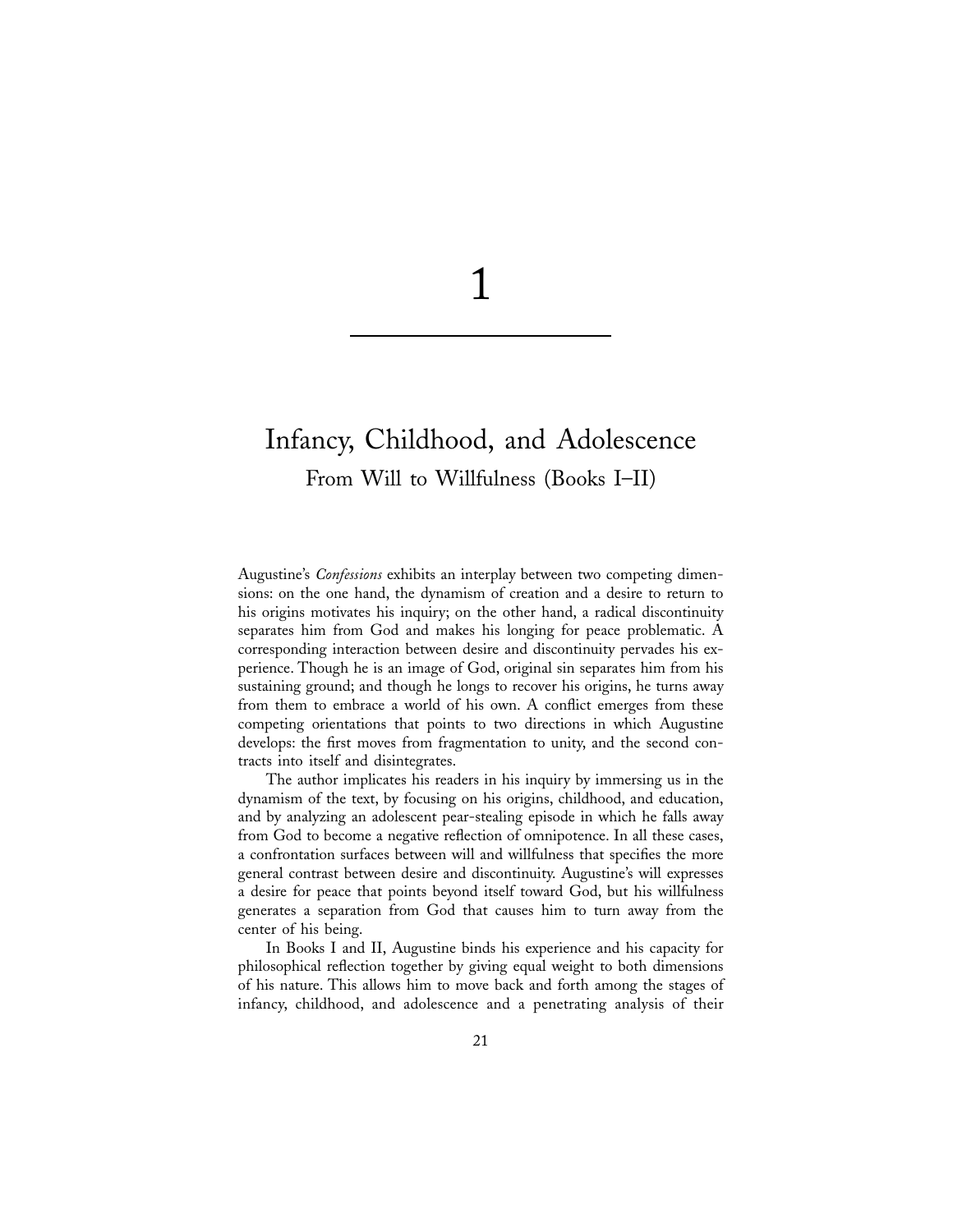significance, exploring the relations between the individual and the community, and reflecting on his desire to plunge beneath the spatial and temporal dimensions of his experience in a restless attempt to escape from God. As these first two Books unfold, Augustine moves through determinate stages of temporal and spatial development; but he also falls along the vertical axis of experience from original innocence into an abyss from which he is unable to extricate himself. After a brief consideration of the framework that the author develops for understanding his own enterprise, we shall turn to the pivotal episodes he relates and to his reflections on their religious and philosophical significance.

## *THE DYNAMISM OF THE TEXT* (1.1.1–1.5.6)

The *Confessions* begins with its own introduction. Like Virgil's *Aeneid,* where the opening lines introduce the entire text rather than the first book, $^{\rm 1}$  and like the *Divine Comedy,* where the first Canto introduces the text as a whole rather than its first part, $^2$  Augustine's first five chapters are intended to give us access to his comprehensive intentions. It is tempting to pass over these chapters in silence by turning directly to Augustine's account of his infancy, but doing so misses the opportunity to allow the author to speak for himself by expressing his basic intentions. The greatest rhetorician since Cicero should be expected to choose the pathway into his *Confessions* carefully, and our first interpretive task should be to understand how he does this.

Augustine's introductory remarks point to the dynamism of the text rather than to the abstract philosophical structure that undergirds it. This is not to say that he is indifferent to systematic considerations, but to suggest that his fundamental objective is to undertake a journey that leads to dynamic and transforming interaction between God and the soul. Augustine begins with the dynamism of God, the dynamism of praise, the dynamism of sin, and the dynamism of the restless heart; moves to faith seeking understanding as the basic pattern of his inquiry; embraces the power of reflection by asking rhetorical questions about the relation between God and the soul; uses paradoxical adjectives to point to a dynamic dimension in the nature of God; and prays that the transforming activity of God will enlarge and restore the "house of his soul" (1.5.6). In all these ways, he seeks the middle ground between God and the soul where a dynamic interplay between them can occur.

The first sentence of the book calls our attention to the greatness of God: "You are great, O Lord, and greatly to be praised; great is your power, and to your wisdom there is no limit" (1.1.1). Yet having begun with God, Augustine also begins with us by claiming that though we are only a part of creation, we desire to transcend our place in nature by praising our creator.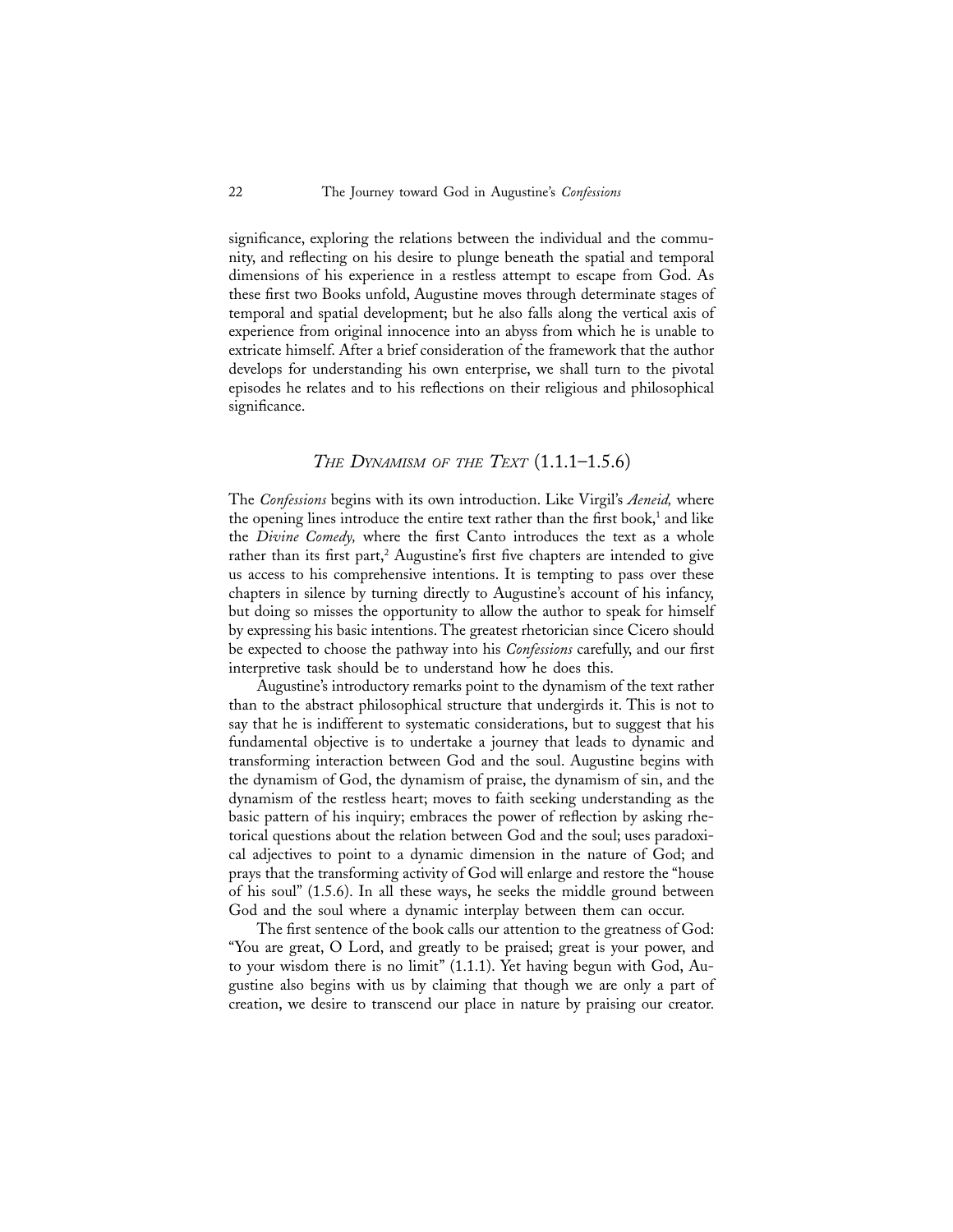The author tells us that human beings, both individually and collectively, wish to rise beyond our limitations and to praise the one who has brought us into existence; and he says that we desire to do this in spite of our sin and in spite of the mortality that results from it. As Augustine expresses the point in the most memorable sentence in the book: "You have made us for yourself, and our heart is restless until it rests in you" (1.1.1).

The restless heart expresses a longing for God that binds individuals together into a community and mobilizes us to reach beyond ourselves to what will always remain beyond our grasp. However, the passion that Augustine shares with his readers reflects an initial contrast between Neoplatonic and biblical strands in his thinking. This apparent opposition expresses itself when he wonders whether he should first invoke God or praise him, and whether he should first know him or call on him. Like a typical Neoplatonist, Augustine suggests that he cannot invoke a being that he does not know, and that unless he knows him, he might invoke him as other than he is. On the other hand, he considers the possibility that he must call on God in order to know him, where calling on God is a way of reaching out toward him in an act of self-transcendence. In this case, calling on God would be prior to knowing him, at least in some sense of this considerably elastic expression  $(1.1.1).$ 

At this stage of his inquiry, Augustine remembers Paul's questions, "How shall they call on him in whom they have not believed? Or how shall they believe without a preacher?"3 These questions seem to suggest that faith is a way of knowing God, where calling on God presupposes knowing him in this fideistic sense of the term. In this case, the knowledge of God is prior to the search for understanding, where knowledge (*scire*) of God and faith (*credere*) in God are identical, at least at the outset.4 Yet even if this should prove to be the case, the Neoplatonic and the biblical strands in Augustine's thinking still seem to diverge on the issue before us: in the first case, the author has cognitive access to the concept of God before he can believe in, call for, or search for him; in the second, his quest for a knowledge of God presupposes faith in him, where hearing someone speak on his behalf mediates the relation between them.

Despite initial appearances, Augustine is not forced to choose between beginning with knowledge and beginning with faith; and this is not due to the fact that faith itself may be a way of knowing God. As the *Confessions* unfolds, Augustine finds a way of embedding the Neoplatonic path of recollection within the biblical path of faith. Since we are made in the image of God, epistemic access to God is presupposed by the soul's awareness of its own nature. Yet since the transformation of the will requires a reorientation of the person for which the intellect is a necessary but not a sufficient condition, Augustine subordinates the intellect to the will by claiming that he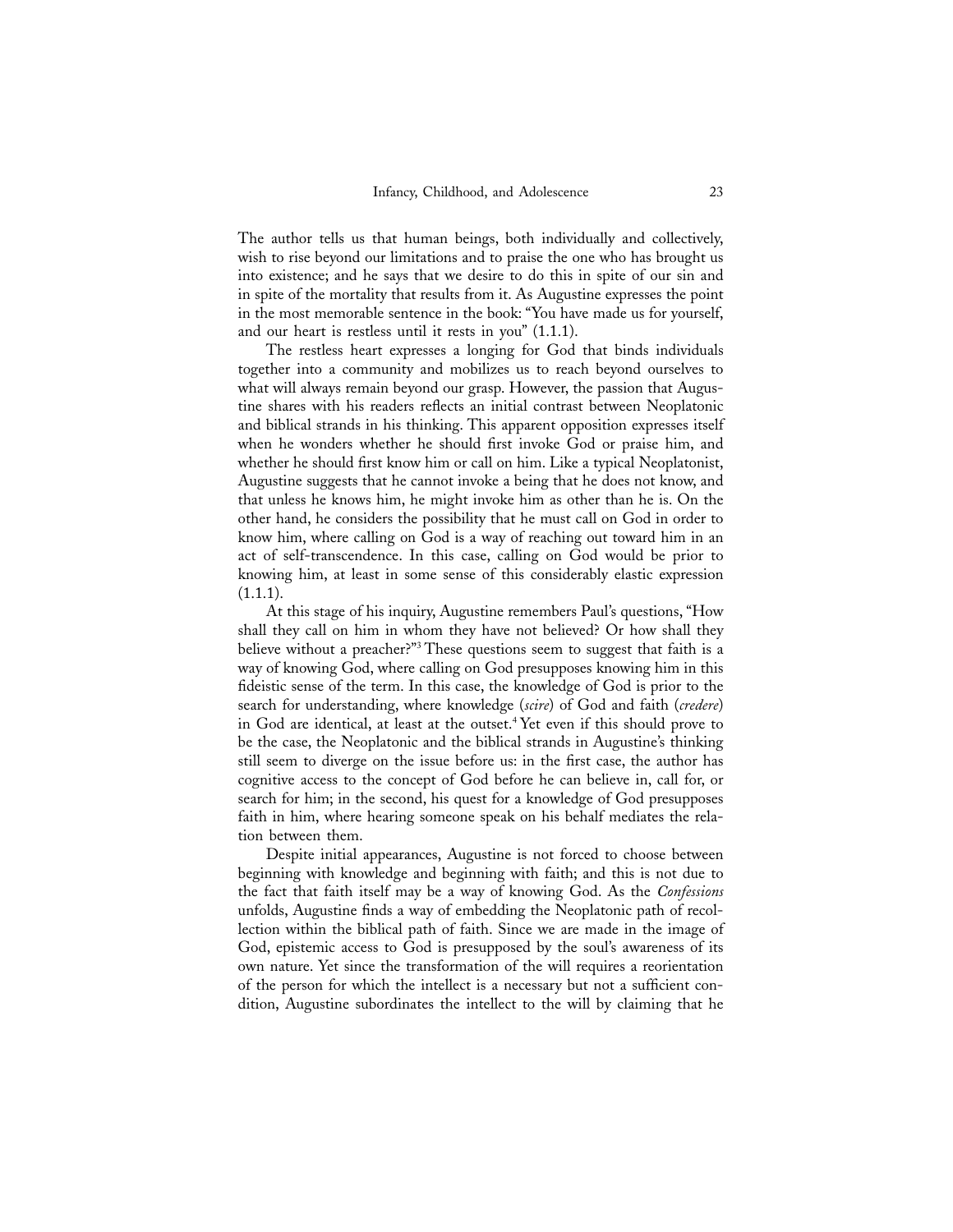will seek and call on God in the faith that God has given him. Thus he concludes the first paragraph of the text, not by mentioning the natural knowledge of God, but by referring to the speaking word that injects itself into history, and by suggesting that he makes access to it, not through recollection, but by listening to Ambrose and Paul, the Neoplatonic bishop and the Christian theologian who are preachers.<sup>5</sup>

Against the background of a vague awareness of the nature of God, Augustine begins with the incarnation as the spoken word of God, turns to preaching as the verbal expression of its existential significance, and embraces hearing as the way in which preaching about the divine word becomes accessible. Though faith presupposes the natural knowledge of God, it also rests on the incarnation, and on preaching and hearing as ways of access to him; calling and seeking are the mediating links that lead to understanding; and understanding emerges as the final step in a progression from hearing and believing, to calling and seeking, to finding and praising the one with whom we begin. In this case, knowledge is not simply identical with the natural knowledge of God (*scire*), or with faith (*credere*) as the knowledge presupposed by our search for him, but with the understanding (*intellegere*) that results from our attempt to comprehend the one we seek. At the beginning of Augustine's attempt to do this, we hear about the incarnation in which God speaks to his fragmented heart; at the end, we hear about a song of praise in which his knowledge of God can begin to celebrate its consummation.

In the auditory space defined by the beginning and the end of his journey toward God, Augustine expands the scope of his inquiry by developing the tensions that arise when we call on God; and he does this by asking questions about the relation between God and the soul, the paradoxical nature of which places us at the center of reflective excitation. The dynamism of creation and desire and the emergence of faith seeking understanding issue in reflective tension, and this tension reveals itself most clearly when the author moves beyond questions about the priority of faith and knowledge to unanswerable questions about the relation between God and the soul. The questions he asks put our souls in motion; and in doing so, they invite us to participate in the perplexity generated by pondering the impenetrable mystery of God, who not only creates heaven and earth, but also establishes a reflective interplay between God and the soul into which Augustine wishes to lead us.

The author of the *Confessions* wonders why we should call God into ourselves where there is not enough room for him to live. Suppose the creator responds to our call; suppose he appears; suppose his answer is a way of being present. How could we be sufficiently rich to contain the ground of our existence? What happens to the center of the soul if God reveals himself to the restless heart? If he discloses himself and appears within it, would the finite container that seeks to contain him explode? Everything God creates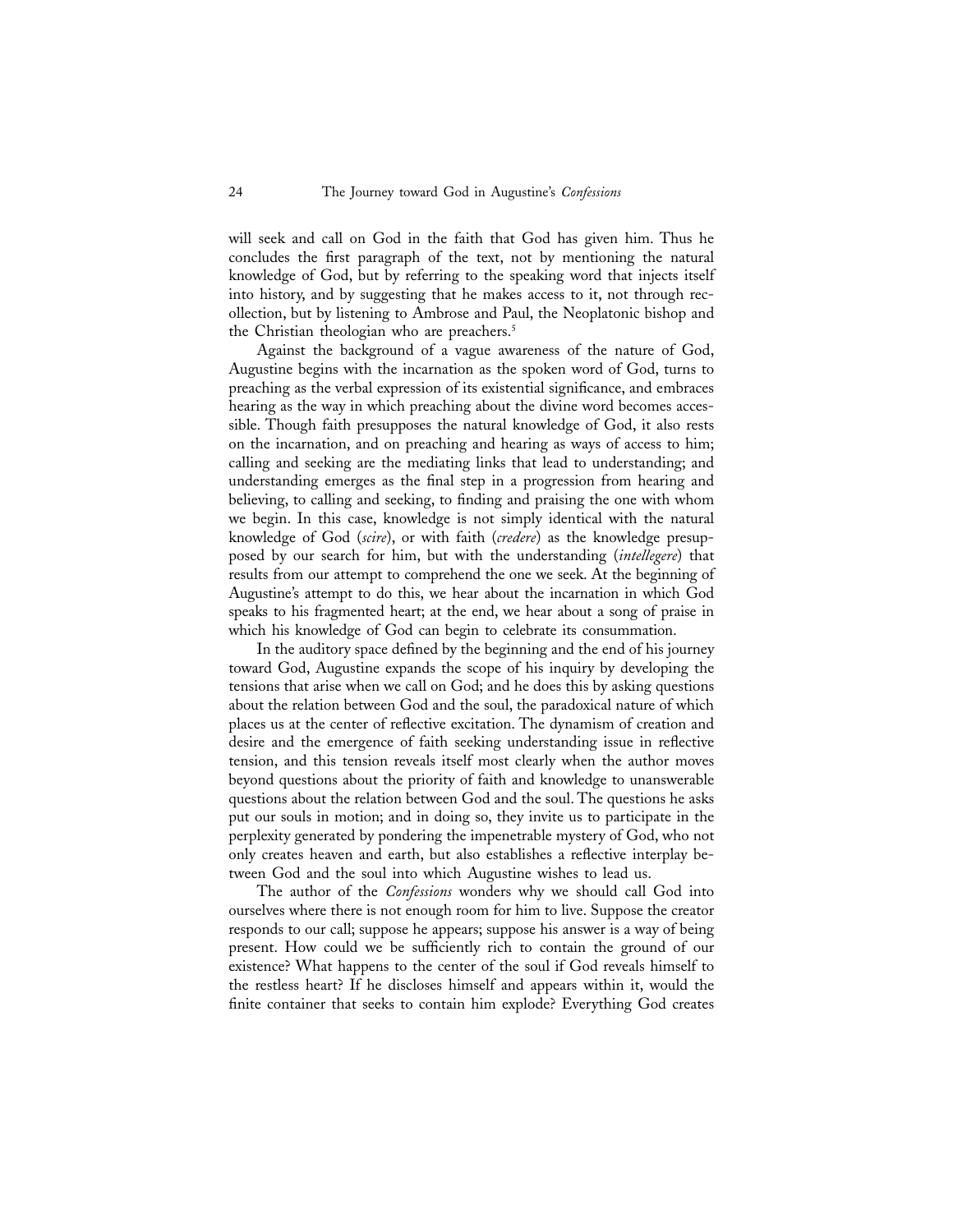has some capacity to receive him. Yet if God is present in us because he is present in everything else, why should we call on him when he is present already? Within the middle ground between God and the soul, Augustine's disorientation pushes him to the limits of reflection; and he exclaims in desperation, "I am not now in hell, yet you are even there. For 'If I descend into hell, you are present' " (1.2.2). Augustine cries for redemption out of the depths of his soul; but if wherever he goes God is present already, why does he continue to call? Once more, the philosopher asks a paradoxical question only to leave it unanswered.

We might try to resolve these perplexities by suggesting that God is not so much in us as we in God. Yet Augustine remains unsatisfied with a theoretical answer to his paradoxical questions and continues to press them home with relentless intensity: "If we live in God, why do we call him to come to us?" "From whence can he come?" "Where do we stand when we call?" "And why is it not enough to exist in God instead of calling him into us?" (1.2.2). The philosopher who suggests that to be is to be in God has no easy answers to these questions.

Augustine faces these problems by transcending the part-whole framework presupposed by his earlier questions and by embracing a more dynamic conception of the relation between God and the soul than the concepts of whole and part can express.6 Though he knows that we exist "in" God, he also knows that we have turned away from our creator and that we must call to God from the depths of our fallen predicament. As a consequence, he suggests that God and the soul are related to one another as dynamic centers of power that often move in radically different directions. This allows him to indicate that the *orientation* of the soul matters more than the place of the soul within a larger context. Our "place" in relation to God is our orientation toward him, where being close to God is turning toward him in faith, and being far away from him is turning away from him in disobedience.7 Augustine also calls our attention to the limitations of the concept of place in describing our relation to God by pointing to the fact that there is more reality in God than any finite context can contain, and by insisting that God is not only greater than we are, but also present and absent at the same time. In this way, he suggests that the concept of omnipresence subverts the category of mutual containment as a literal conception and points to the need for a flexible mode of discourse to describe the relation between God and the soul (1.2.2).

To express the dynamism of God and the omnipresence to which it points, Augustine resorts to figurative discourse, claiming that the vessels God fills do not contain him, and that even if they break, he does not pour out. When God pours himself out, he does not descend, but lifts us up. God does not scatter himself, but gathers us together. Thus, the relation between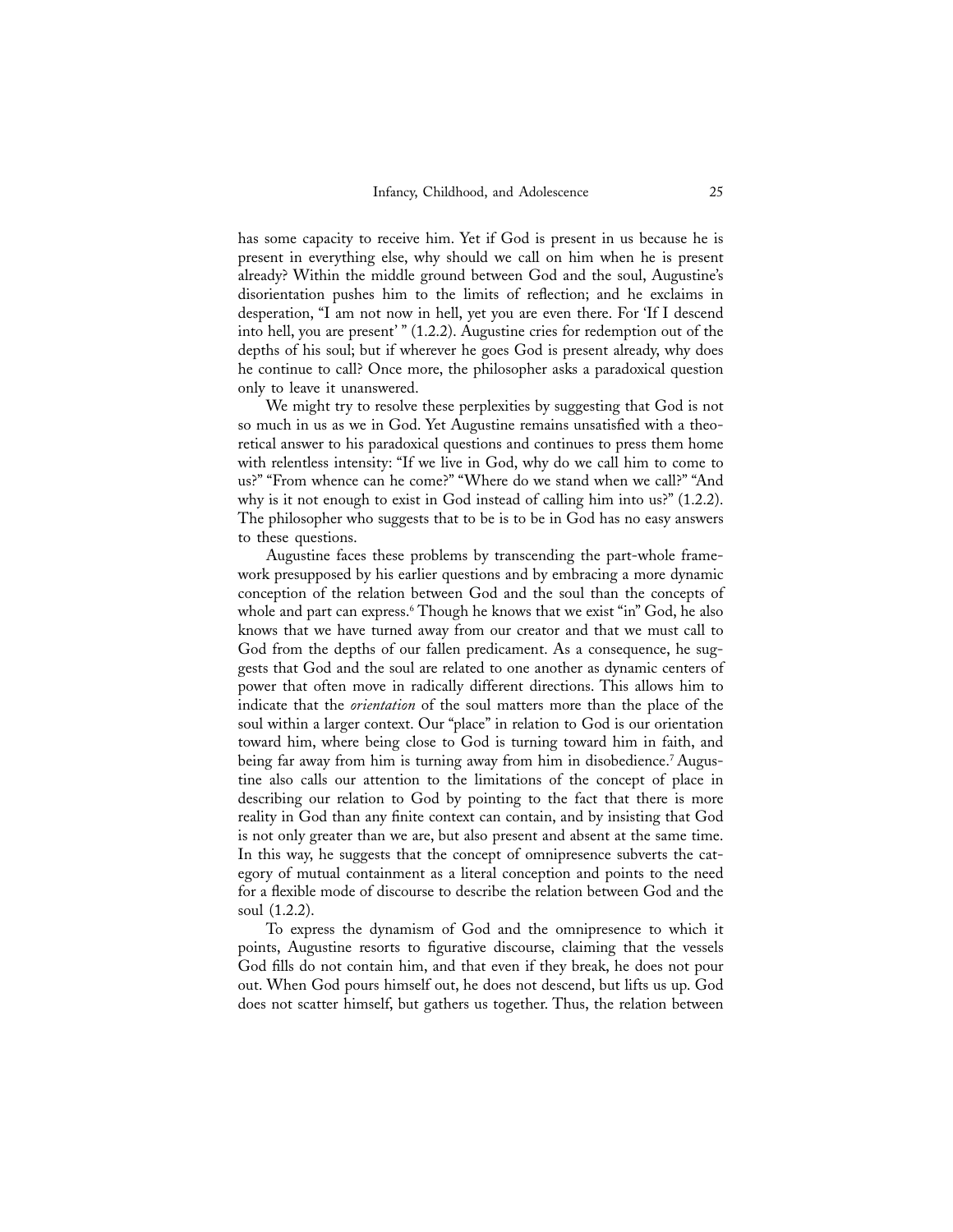God and the soul is richer than a literal conception of the relation between a part and a whole, pointing to the omnipresence of God and to the figurative discourse necessary to speak about it (1.3.3).

Some familiar Parmenidean questions underscore Augustine's paradoxical conception of the relation between God and the soul: When God fills all things, does he fill them with his whole being? Do singular things contain God singly? And do larger things contain more of him and smaller things less? (1.3.3) Augustine tries to answer these questions, but even here his answers lead to a further perplexity: Is it not rather that you are wholly present everywhere, yet in such a way that nothing contains you wholly? This pivotal question undermines a literal conception of the part-whole relation between God and the soul, pointing to the irreducible transcendence of God and to the linguistic flexibility that is required to understand the relation between God and what he has created. In doing so, it moves beyond univocal discourse, exploding the concept of place as a way of locating God, and moving toward a more vibrant account of the interplay between God and the soul than conventional expressions of this relation permit (1.3.3).

God is wholly present everywhere, but nothing can contain him wholly. When we attempt to speak about our relationship with God, something always slips through and moves beyond the containment relation. It is this something to which Augustine points. God frustrates our attempts to capture him because he is too close to our hearts for us to hold him at a distance and because he is too far from our understanding for him to become a determinate content of cognition. As we stand in the middle ground between God and the soul and seek to respond to his voice, we do not find unequivocal answers to theoretical questions. Rather, we are drawn into a persistent activity of questioning that expresses the reflective dimension of our restless hearts and that points beyond us to the omnipresent being whose dynamism permits it to be present and absent at the same time.

The dynamism of faith seeking understanding reflects the dynamism of the nature of God, and Augustine expresses the dynamism of his creator by attributing paradoxical adjectives to him: "[God is] most merciful and most just; most hidden and most present; most beautiful and most strong; stable and incomprehensible; unchangeable, yet changing all things" (1.4.4). He loves, but without passion. He is jealous, but free from care. He is angry, but remains serene. He changes his ways, but leaves his plans in tact. He recovers what he has never lost; owes men nothing, but pays them as if he were in debt; and when he cancels debts, he loses nothing (1.4.4).

No doubt, Augustine chooses many of these adjectives to perplex and irritate his Manichaean critics. How can God be jealous, angry, change his ways, and cancel his debts as if he owes us something? These are attributes of the Old Testament deity that a sophisticated Manichaean reader would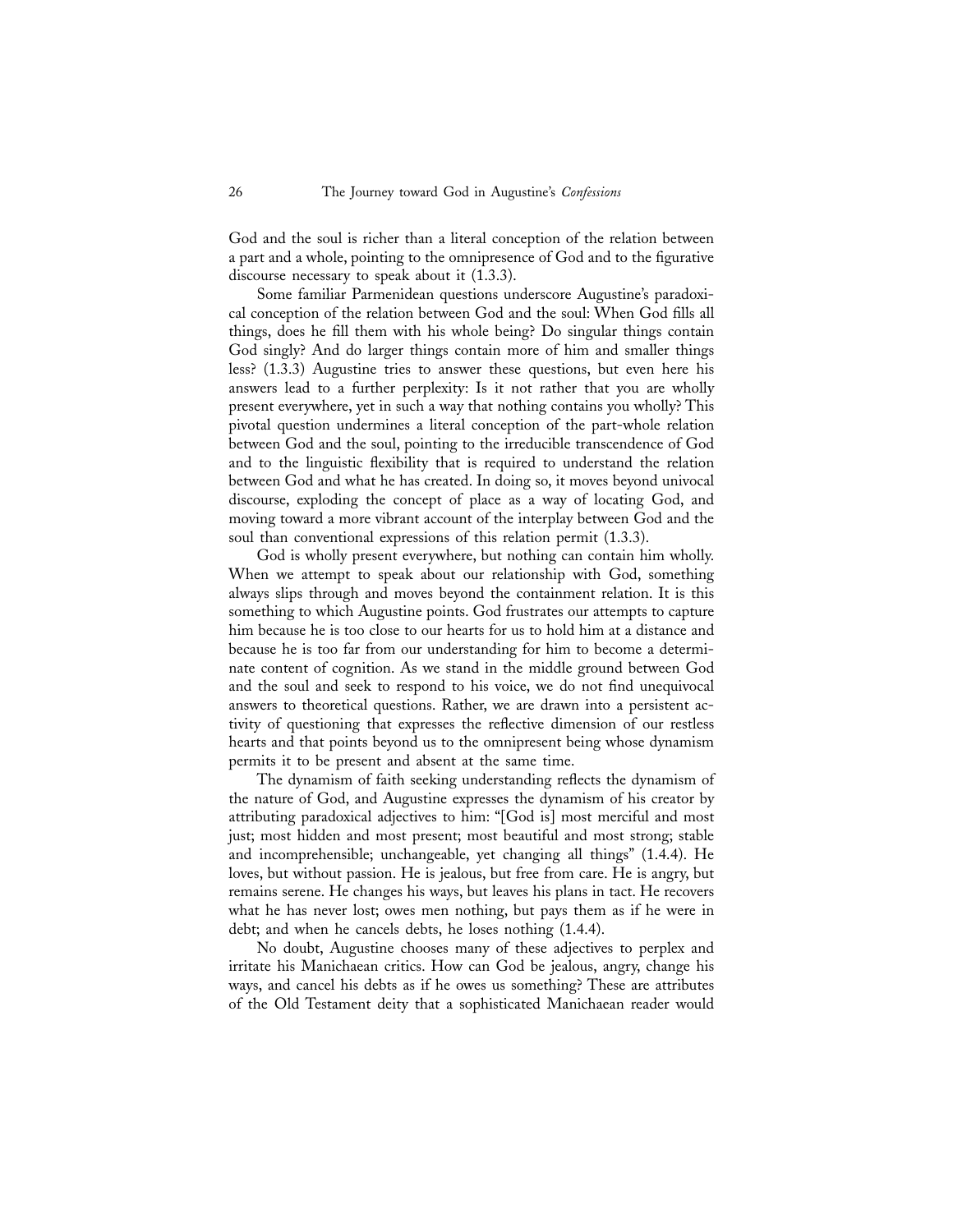surely repudiate.8 Yet in claiming that God changes his ways, but leaves his plans in tact, the resourceful rhetorician prepares the way for a distinction in Book III between the permanence of justice and the variability of custom that undermines Manichaean objections to the behavior of the Old Testament patriarchs (3.7.12–3.9.17). By placing perplexing characteristics of God in opposition to others that negate them, he also begins to subvert Manichaean literalism, affirming but pointing beyond determinate attributes of God to the mystery and the majesty of the One who sustains him.

The author of the *Confessions* cannot plumb the depths of the relationship between God and the soul by speaking univocally; and he knows that God must have mercy on him if he is to continue to speak, however inadequate his attempts to do so may be. First he exclaims, "Have pity on me, so that I may speak"; and then he cries, " 'Say to my soul: I am your salvation.' Say this, so that I may hear you" (1.5.5). Both God and the soul have roles to play in the drama unfolding before us; and though Augustine asks God for permission to speak, he also listens for God's reply. It is in the interplay between what he says and what he hears that the reflective dimension of the *Confessions* develops, and it is the interaction between speaking and hearing that gives him access to the one who brings redemption.

Augustine prays that the dialogue between God and the soul will have dramatic consequences: the house of his soul is too narrow for God to come into it, and he asks his creator to enlarge and rebuild it so he will be able to stretch out toward God's infinite richness (1.5.6). To speak about God and the soul in the language of containment does not capture their explosiveness because both concepts transcend our efforts to express them in ordinary discourse. If Augustine is to sustain his role in the conversation, God must transform and enrich him so he can learn to speak a new kind of language that is adequate to the existential matrix within which he is embedded.

Augustine's soul is in ruins; he asks God to restore it. He knows there is much about him that is offensive; he quickly confesses it. In the process, he returns to the faith that animates his inquiry by insisting that he can speak to God only because he believes (1.5.6). The dynamism of creation and desire leads to the dynamism of faith seeking understanding, and the dynamism of faith seeking understanding generates discourse that is equally vibrant. As he begins to speak, Augustine not only participates in the reflective excitation of paradoxical questions about God and the soul, but also suggests that these questions reflect the paradoxical nature of God. Yet when he faces this paradox, he does not accept merely theoretical answers, but asks God to speak so he may hear, to enlarge the house of his soul, and to restore the ruins into which he has fallen (1.5.6). In doing so, Augustine embraces faith seeking understanding as the maxim of his life, $^{\circ}$  enters a pathway that leads to a new way of speaking about God and the soul, permits the voice of God to expand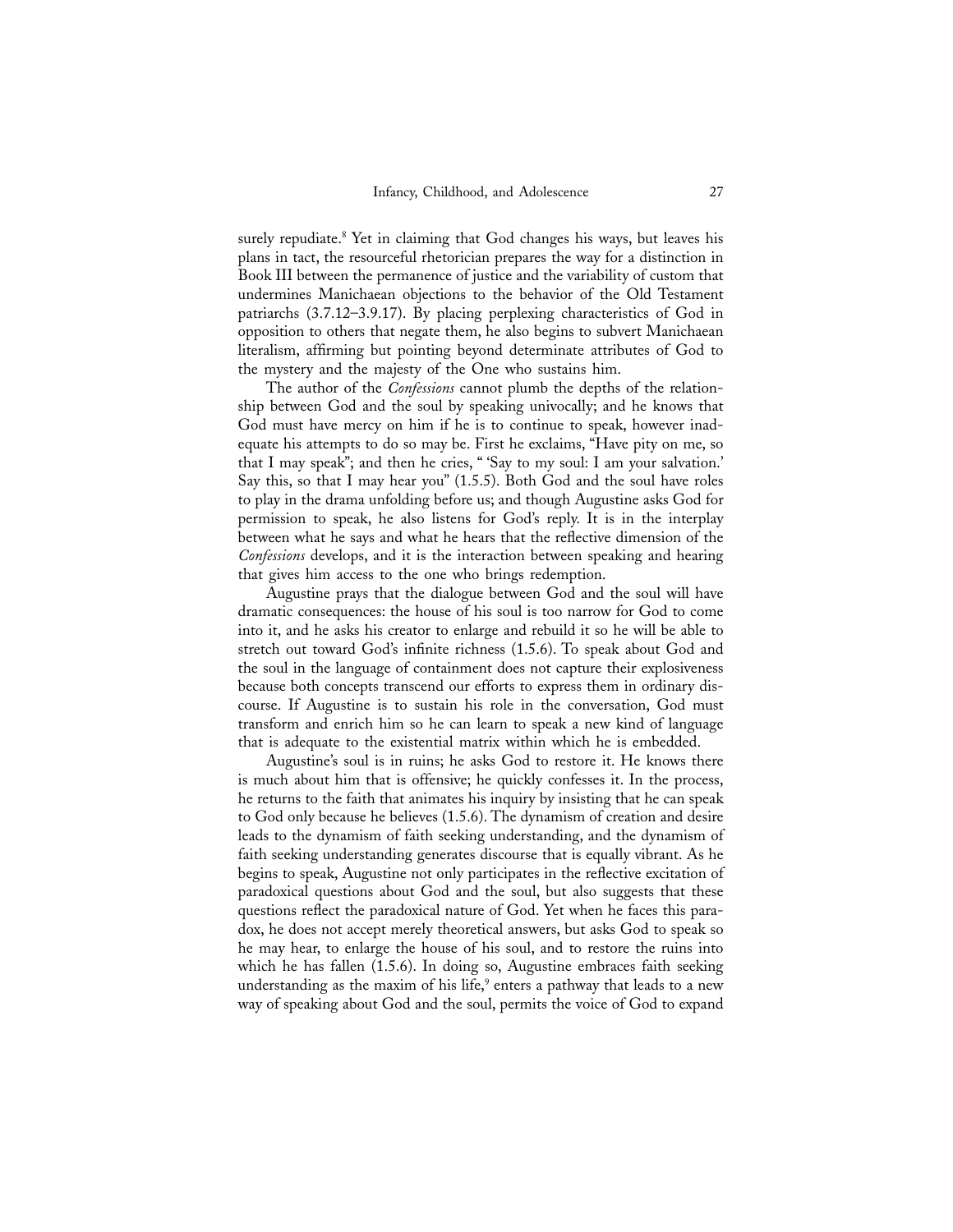the constricted boundaries of his soul, and asks God to gather up the fragments of his fragmented heart.

## *ORIGINS AND INFANCY* (1.6.7–1.7.12)

Augustine carries the dynamism of his introductory comments into a brief but important account of the first stage of his life. This account, in turn, rests upon a humble entreaty that God permit him to speak. Augustine cries from the depths of his fragmented predicament, "Grant me to speak before your mercy, grant me who am dust and ashes to speak." This way of referring to himself displays what Rudolf Otto calls a feeling of nothingness when one stands before the majesty of God.<sup>10</sup> Thus, it is appropriate that what Augustine says about himself at this early stage of his reflections tells us more about his ignorance than it does about his knowledge. The first paradox in his narrative is that he begins by speaking about his origins—an original condition that is prior to speech, transcends his capacity to remember, and remains shrouded in mystery. As he expresses his perplexity, "What do I want to say, Lord, except that I do not know whence I came into what I may call a mortal life or a living death. I know not"  $(1.6.7).^{11}$ 

Whatever the solution to this problem may be, Augustine knows that his origins do not provide a foundation from which to ask the question of the meaning of his life, but point to a cognitive abyss that he cannot transcend by his own efforts. The word *infans* means "one who is not yet able to speak," and by implication, "one who cannot remember." Augustine begins the autobiographical section of his book, not only by telling us about a time when he cannot speak, but also by speaking about a stage of life that he cannot remember. This initial stage of his life is opaque, and it points to the opacity of the origins from which he emerges.

Augustine cannot find an adequate response to questions about his temporal origins by recollecting them directly, and he must depend on what others teach him about what he cannot discover for himself. His parents assure him that God has brought him into existence, fashioning him in one of them and by means of the other; and though he does not remember this, he is willing to accept what they say (1.6.7). Even though his life begins with death, Augustine is convinced that it also begins with the even more important fact that God fashions him in time. This suggests that the first word to be said about the human situation is not original sin, but original innocence, and that however surprising this might seem, original innocence and original sin stand side by side at the earliest stage of Augustine's development.

Depending once more on the testimony of others, Augustine concludes that though his mother and nurses nourish him, they do not fill their own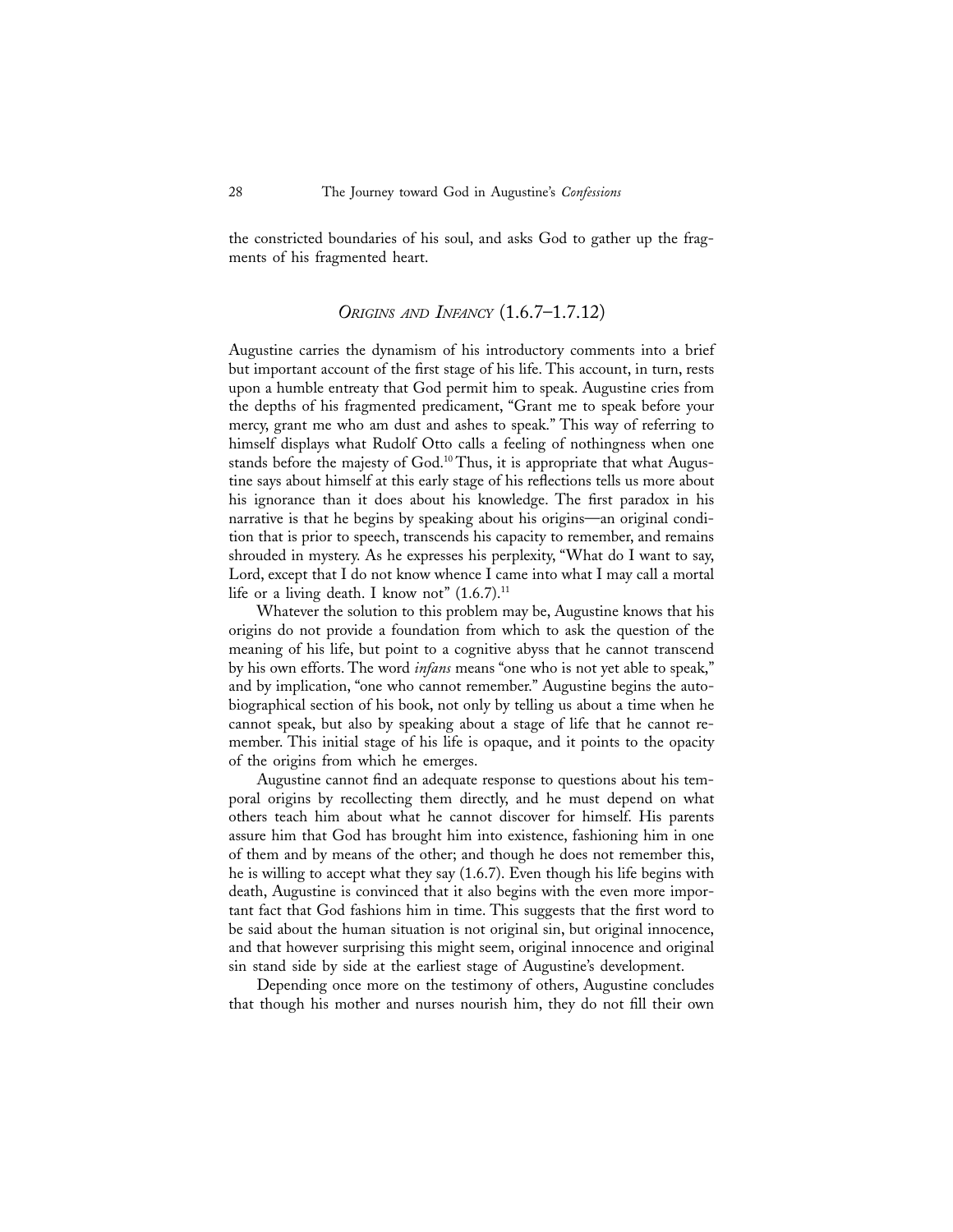breasts, but dispense the "food of infancy" from God. At this initial stage of his life, the "father" who creates him becomes the "mother" who sustains him;<sup>12</sup> and God the creator plays both roles by giving his nurses the will to care for him and the impulse to sustain him by instinctive affection. These important facts give Augustine stability, but they also imply that he must depend on others for sustenance. Thus, his reflections about the absolute dependence of infancy point to a positive community as his natural condition and to an ultimate ground without which he would have been unable to survive.

It should not be surprising that the great rhetorician deals with the problem of origins by focusing on his infancy; for in doing so, he places himself in a condition of weakness and innocence that all of us share. Beginning the discussion in this way rather than with a metaphysical inquiry into the problem of origins allows him to identify himself with his readers and permits us to identify ourselves with him. During this first stage of his journey, he asks us to stand on common ground with him and addresses us as participants in a common enterprise. Augustine's fascination with infancy makes the question of origins a human question; and by starting there, he generates a context that allows us to see ourselves in his story. However, he also weaves the problem of his temporal and his ultimate origins together by calling our attention to the fact that life is a gift, where this central fact points to the grace on which his temporal existence depends. At the beginning of his story, the rhetorician, the psychologist, and the theologian focuses our attention not only on infancy, but also on the creative source out of which he emerges, and on the condition of original innocence that all of us share.<sup>13</sup>

Beginning with infancy also places Augustine in contrast with others and in contrast with God, and he expresses this fact by claiming that he must learn about his origins from others (1.6.10). Thus, the innocence of infancy quickly becomes the dependence of finitude. Augustine focuses on the earliest stage of his life as a way of recovering his origins and of binding himself to his readers, but the radical discontinuity generated by his incapacity to remember his original condition brackets what he says about it. His inability to remember emphasizes his limitations; and this deficiency seems to cut him off, not only from his historical beginnings, but also from his mythological origins.14 When Hegel asks, "How shall we begin?" he answers that we have begun already and that the first task of systematic reflection is to understand this fact.15 When Augustine asks the same question, he is unable to answer in the light of his own experience; and as a consequence, he shudders in the face of an abyss he cannot outstrip.

Finitude is a positive condition; and Augustine acknowledges this fact by saying that the ones on whom he depends to prepare comforts for him, satisfy his needs, and see him smiling, both when he sleeps and when he is awake.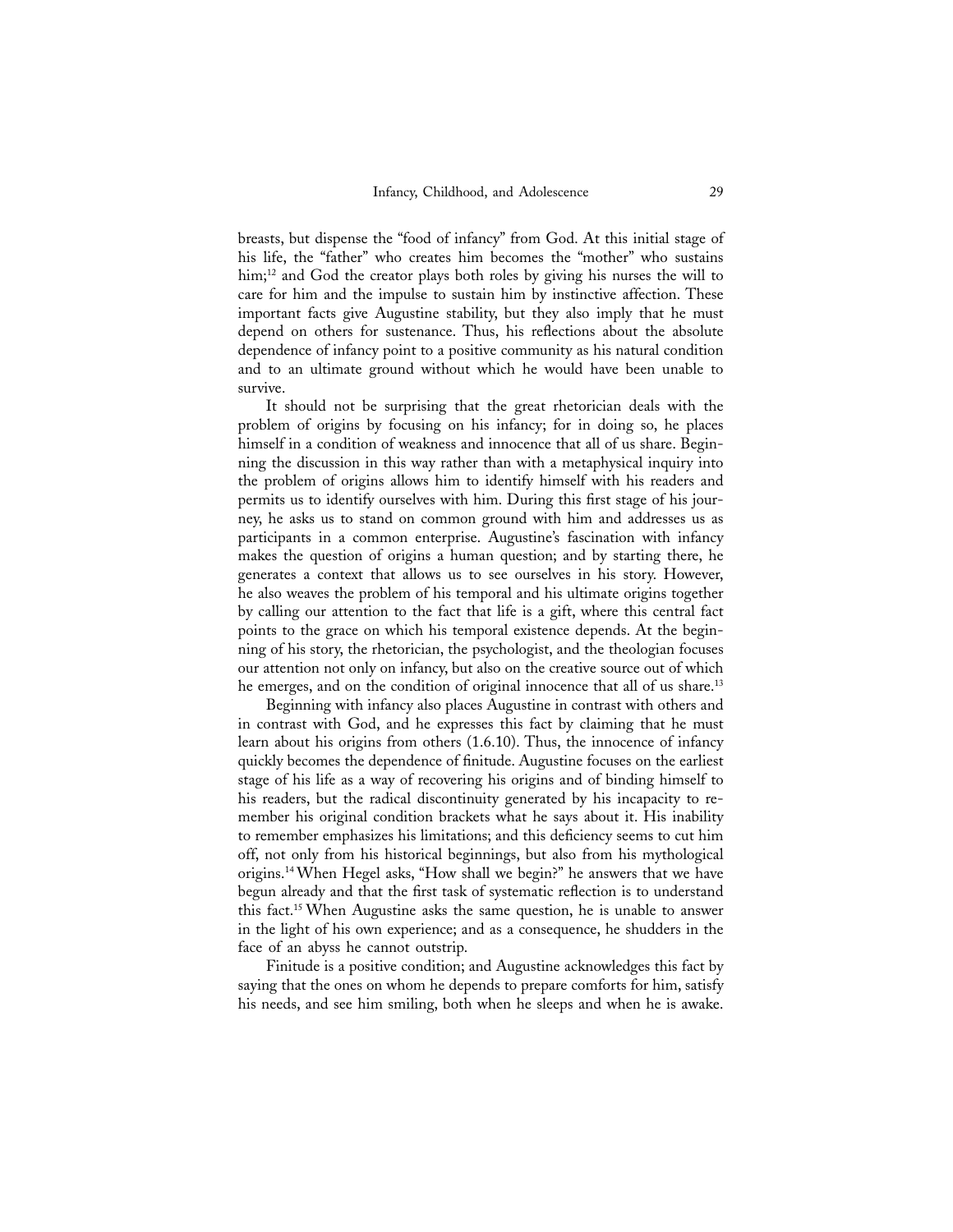As Aristotle reminds us, man is not only a rational animal, but also an animal that imagines, an animal that imitates, and an animal that laughs.<sup>16</sup> It scarcely matters whether rationality, imagination, imitation, or laughter can be found in infancy, even though recent research suggests that a tendency to smile expresses itself in a typical infant between the sixth and the eighth weeks of life.17 What matters is that the "smile" of the infant points to a state of innocence in which we stand before God as creatures that have been made in God's image.18

The traditional view that the smile of an infant is caused by an angel passing over is comparable to the scientific claim that it is due to flatulence,<sup>19</sup> for both hypotheses move beyond the evidence of spontaneous smiles in infants found in every culture. Yet what is crucial for our present purposes is Augustine's suggestion that by smiling when he is asleep and awake, the infant participates in a positive community during the earliest stage of his life. Though he complains that he cannot remember his infancy and must learn about it from others, his parents and nurses inform him that a created community sustains him from the beginning, where within this context, he knows "how to suck, to lie quiet when [he is] full, and to cry when in pain—nothing more" (1.6.7).

God is not present as a thematic element in Augustine's account of his origins and his infancy. Yet he acknowledges God's unspoken presence by using what others teach him to paint a placid picture of his original condition that reminds us of a garden of innocence. The purpose of this description of infancy is theological rather than historical, and Augustine moves to the vertical dimension of experience by pointing to a state of innocence in which all of us participate.20Yet instead of doing this in merely theoretical terms, the great rhetorician describes the early weeks of infancy *as if* he lives in paradise, speaking about his relation to God and to his nurses *as if* the spatiotemporal matrix in which he exists is free from negativity. The problem that remains at the center of Augustine's narrative is that he cannot remember this infant "paradise," making it necessary for him to depend on the reports of others to understand his infancy and on analogies between himself and other infants to confirm what they say.

The "paradise" Augustine describes contains individuals who stand over against one another, and his description of his original state of innocence has irreducible difference in it. Yet the differences that separate the members of this original community from one another also bind them together. To be finite is to be determinant and to stand in contrast with others, but determination is not simply a negative condition. From an Augustinian point of view, Spinoza's definition of finitude as limitation by negation is mistaken.<sup>21</sup> It is tempting to believe that finitude is a negative condition that we must overcome; but if this were so, the desire of finite beings to become gods would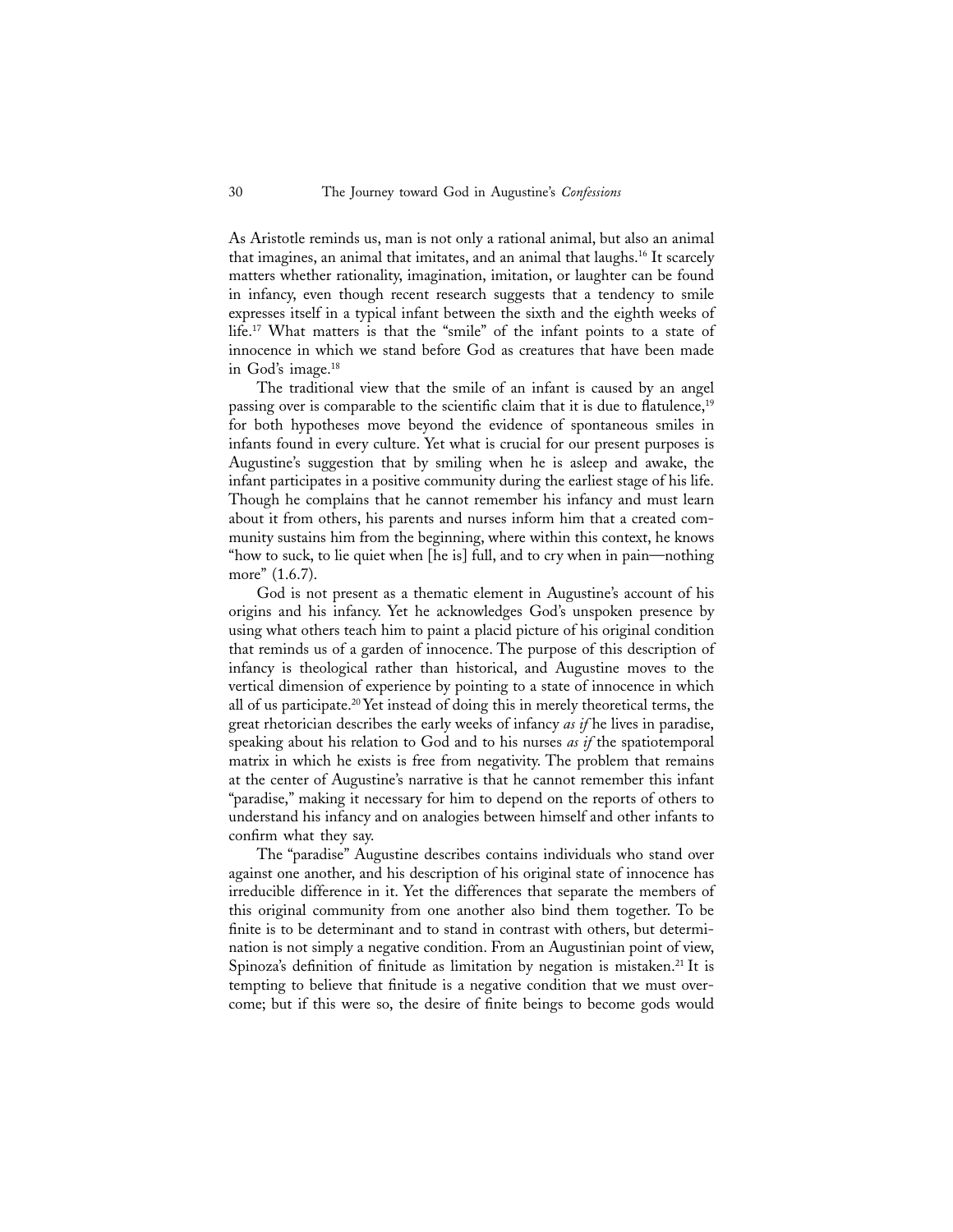be inevitable. A negative appraisal of our finitude would drive us beyond ourselves, pressing us to outstrip our limitations in an erotic quest for satisfaction. Though he is captured by eros at crucial stages of his life, the mature Augustine responds to this problem by embracing the biblical view that God looks at the created order and declares that it is good. This divine declaration points to the positive value of finitude in contrast with the obvious deficiencies of fallenness.<sup>22</sup>

Though his description of "paradise" reflects a positive appraisal of finitude, Augustine does not deny his self-transcendence. This dimension of his nature expresses itself in the power of his will to reach beyond itself toward other individuals who stand alongside him in the historical and the mythological communities in which he exists. In the community he shares as an infant, Augustine's will distinguishes him from others; but this community is also a harmony of wills that presupposes the tacit presence of God. Augustine's uniqueness expresses itself in the will as a principle of individuation, as a source of self-transcendence that brings him into a positive relation with others, and as a way of pointing beyond space and time to his eternal relation with God. From a temporal point of view, the power of his will individuates him; from a spatial perspective, it brings him into relation with the community that sustains him; and within an eternal horizon, it links him with God at the initial stage of his development.

Augustine does not simply depend on the reports of others to learn something about his infancy, but confirms what they say by observing other infants (1.6.8). In this case, seeing is more important than hearing because hearing is only hearsay. In addition to common goals to which many individuals may be oriented, analogies between one individual and another are crucial links that bind members of the community together. Without them, we would be separate individuals, cut off from others in a world of our own. From a metaphysical point of view, analogy is a principle of unity and separation that makes a community of individuals possible; from an epistemic perspective, it is a principle of inference that allows Augustine to generalize from his observation of infants to conclusions about his origins that confirm what others teach.

In the first year of his life, Augustine begins to realize where he is, to notice distinctions between himself and others, and to want to express his wishes to the adults who can satisfy them (1.6.8). However, he cannot do this because his wishes are within and his parents and nurses are beyond his reach. Thus, a bifurcation emerges between inner and outer dimensions of his consciousness that mirrors the earlier distinction between himself and others. This second contrast is important because it drives the spatial distinction between self and others back into the structure of consciousness, where the difference between the outer and the inner worlds not only separates Augustine from others, but also separates him from himself.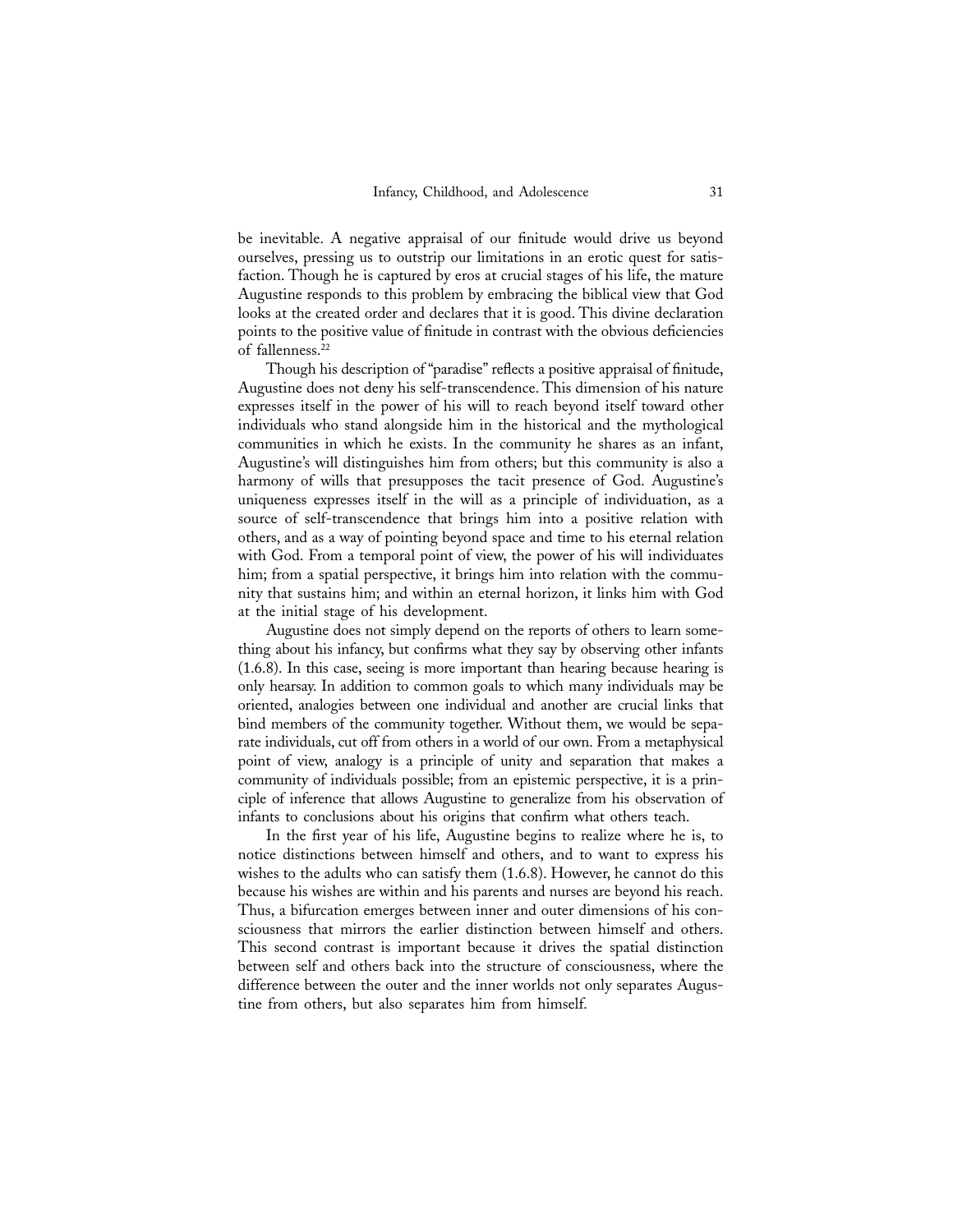In its initial efforts to communicate, the infant flings its arms and legs about and makes cries and sounds that reflect its wants and wishes. Yet when its nurses do not satisfy its needs because the signs it makes are not similar to them, it becomes indignant, reminding us that Augustine's original condition is not altogether positive (1.6.8). In its futile efforts to find the gratification it seeks, the frustration of its will externalizes itself; and its consequent outbursts point to a radical discontinuity that disrupts the positive community out of which it emerges.

By pointing in this direction, Augustine does not intend to suggest that an infant first has a concept and then thrashes about to express it. He does not need a Wittgensteinian to tell him that communicating his wishes is a social activity and that a child develops the capacity to do so only gradually through training in practical contexts. In fact, all the sounds and bodily movements that reflect Augustine's predicament can be traced to volitional roots (1.6.8), implying that the psychology of infancy should be more concerned with practice than with epistemology, and more interested in the will as a principle of interaction with others than in the understanding as a pathway to truth. In the first twelve months of life, infants live in a practical rather than a theoretical world; and far from being miniature adults, they are dependent beings whose emotional lives develop stage by stage, manifesting only a minimal continuity with the intelligent individuals they will become.

Augustine's purpose in describing his efforts to satisfy his needs is not to develop a theory of emotion or cognition, but to place the infant in a practical context of communal interaction and to emphasize the ambiguities it faces (1.6.8). An infant can have feelings and impulses to express them through natural signs before it has concepts corresponding to the inclinations and tendencies that generate them. The infant's struggles to express its desires reflect a fundamental opposition between positive and negative elements in its nature, and it is out of this internal conflict that a negative community of fallen individuals emerges. In this case, the finitude of innocence becomes the fallenness of alienation; and this alienation manifests itself, not only in relation to others, but also in relation to ourselves.<sup>23</sup>

As an individual who is alienated from himself, Augustine returns to the problem of origins at a more fundamental level. He has sounded the crucial theme already by asking whence he comes into this mortal life or living death, but now he begins to develop it by asking whether his infancy follows another stage of life that has passed away before it. Did he spend such a period in his mother's womb, as others have suggested, and as his own observation of pregnant women seems to confirm? Yet what precedes *this* period of his life, leading him to ask in frustration, "Was I, indeed, anywhere, or anybody?" (1.6.9) No one can explain these things to him—neither his father, nor his mother, nor anyone else; and since his memory cannot extend even to the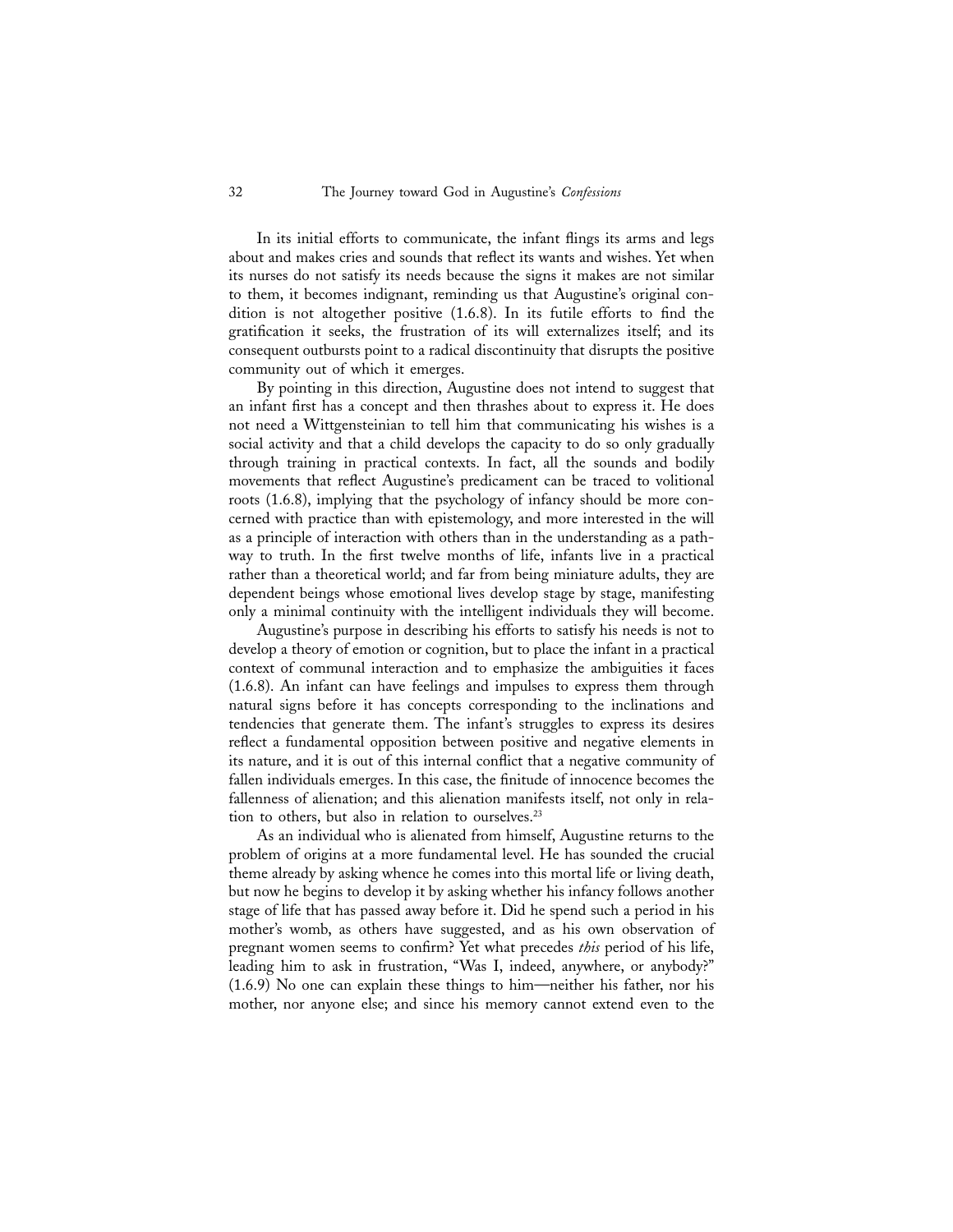earliest stages of life, it can scarcely give him an adequate understanding of a mode of life that is prior to conception. In this case, the limitations of Augustine's memory not only separate him from his infancy, but also cut him off from eternity.<sup>24</sup>

However this may be, it is tempting to believe that Augustine's question about preexistence reveals a tacit commitment to Neoplatonism and that this commitment is a secret doctrine that he will gradually unveil to the attentive reader as the text unfolds.<sup>25</sup> According to one of the most important stands in the Neoplatonic doctrine of the soul, a person is a fallen soul whose task is to return to its origins through a process of recollection and purification that culminates in a contemplation of the truth.<sup>26</sup> When the slave boy in Plato's *Meno* works out a mathematical problem in the sand, his recollection of structural truths leads to the hypothesis that the soul exists before birth, where it acquires the knowledge it recalls after its embodiment in space and time.27 In the light of this tradition, could Augustine's question about preexistence be a way of pointing to the Neoplatonic myth of the fall of the soul into the body as an explanation of the forgetfulness that makes recollection necessary?

Augustine seems to point in this direction by praising the creator of heaven and earth for his "first being" and for his infancy, where *primordia* appears to be a way of calling our attention to an original condition of innocence in which the soul exists with God prior to its appearance in history. Indeed, Augustine's use of this word, together with claims he makes at later stages in the text, has led Robert O'Connell to conclude that he is a Neoplatonist, not only when he writes the *Confessions*, but even in the systematic and polemical treatises of his philosophical maturity.28 What response should we make to this thesis, at least as it pertains to Augustine's richest account of the relation between God and the soul?

The most straightforward way of understanding Augustine's comment about *primordia* is to construe it as referring to life in the womb. In the Roman tradition, the period before birth is the first stage of life, where *primordia* refers to the time between birth and conception rather than to a place where a disembodied soul exists prior to its fall into the body.29 Augustine suggests this conventional interpretation by claiming that he learns about both his *primordia* and his infancy from women who have had experience of both stages (1.6.9). On the other hand, it would be a mistake to deny that there is a "place" of creation that is "prior" to our fallen predicament and that makes recollection and the use of *primordia* as a philosophical concept possible.30 However, this place need not be construed as a kingdom of disembodied beings, but may be understood as a "paradise" where the souls and the bodies of individuals are created in unfallen space and time "before" their expulsion into the discord of a fallen spatiotemporal medium.<sup>31</sup>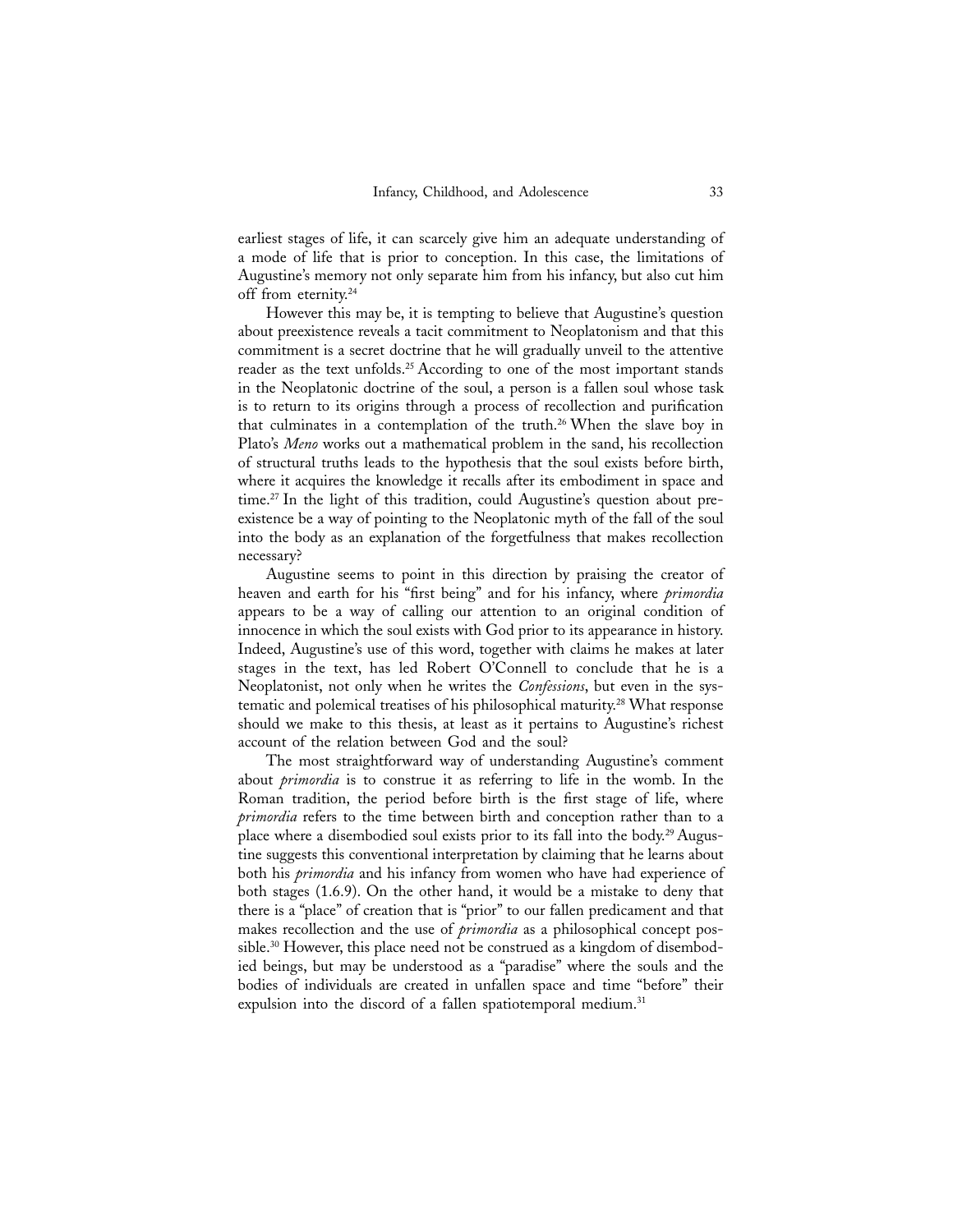Fallen and unfallen souls are two sides of the same person, where the first word to be said about the person is original innocence, and the second word is original sin.32 When Augustine asks the question, "Whence do I come?" he is not asking about a disembodied soul, but about a person understood as a composite of a soul and a body.33 Augustine follows the Neoplatonic tradition in claiming that the soul is superior to the body,<sup>34</sup> that it is the *higher* man,<sup>35</sup> and that it only uses the body;<sup>36</sup> but he also suggests that the *true* man is not the soul, but the soul and the body understood as a unity (10.9.6). When Augustine says "I," he usually refers to himself; and only against this background does he use the same word *derivatively* to point to the soul or the body.37 Augustine presupposes a complex semantics that allows him to move back and forth between the metaphorical unity of the soul and the body and their analogical separation, reserving the primary use of the indexical expression to point to himself as a composite being. The great rhetorician uses bodily predicates for the soul and spiritual predicates for the body to bind them together (5.1.1), (9.1.1), and he uses spiritual predicates for the soul and physical predicates for the body to hold them apart (10.2.2), (10.7.11). However, he points to the unity of the person as a composite being when he says "I" without qualification.38

At this stage of his reflections, Augustine introduces the theme of time and eternity, suggesting that the times through which we pass would have no way of moving on unless they were contained in God's eternal present (1.6.10). One of the crucial differences between Augustine and most contemporary philosophers is his conviction that time without eternity is meaningless. This does not mean that eternity is a lifeless standard of intelligibility on which temporality depends, but a dynamic source of power from which it emerges, by which it is measured, and through which it can be transformed into an ecstatic pathway that brings things in time into a positive relationship with God.

Against the backdrop of the relation between time and eternity, Augustine returns to the analysis of his fallen predicament by insisting that God is not responsible for sin. Sin is a pervasive dimension of Augustine's experience; and as we have noticed already, he believes that we would stand under judgment if we had lived for only a day (1.7.11). As with almost every other crucial passage in the book, this reference to the sins of infancy has raised a flurry of scholarly disagreements. Some commentators say that the sins Augustine has in mind are sins that he commits from the beginning of life, while others claim that the sins of infancy are a reflection of the original sin we "inherit" because of our participation in the sin of Adam.<sup>39</sup> Some combine the two positions by suggesting that sins of the soul are committed individually, while the mortality of the body is a constant reminder of our participation in Augustine's fallen condition.<sup>40</sup> Mediating positions of this kind are often dualistic, emphasizing the separation between the soul and the body,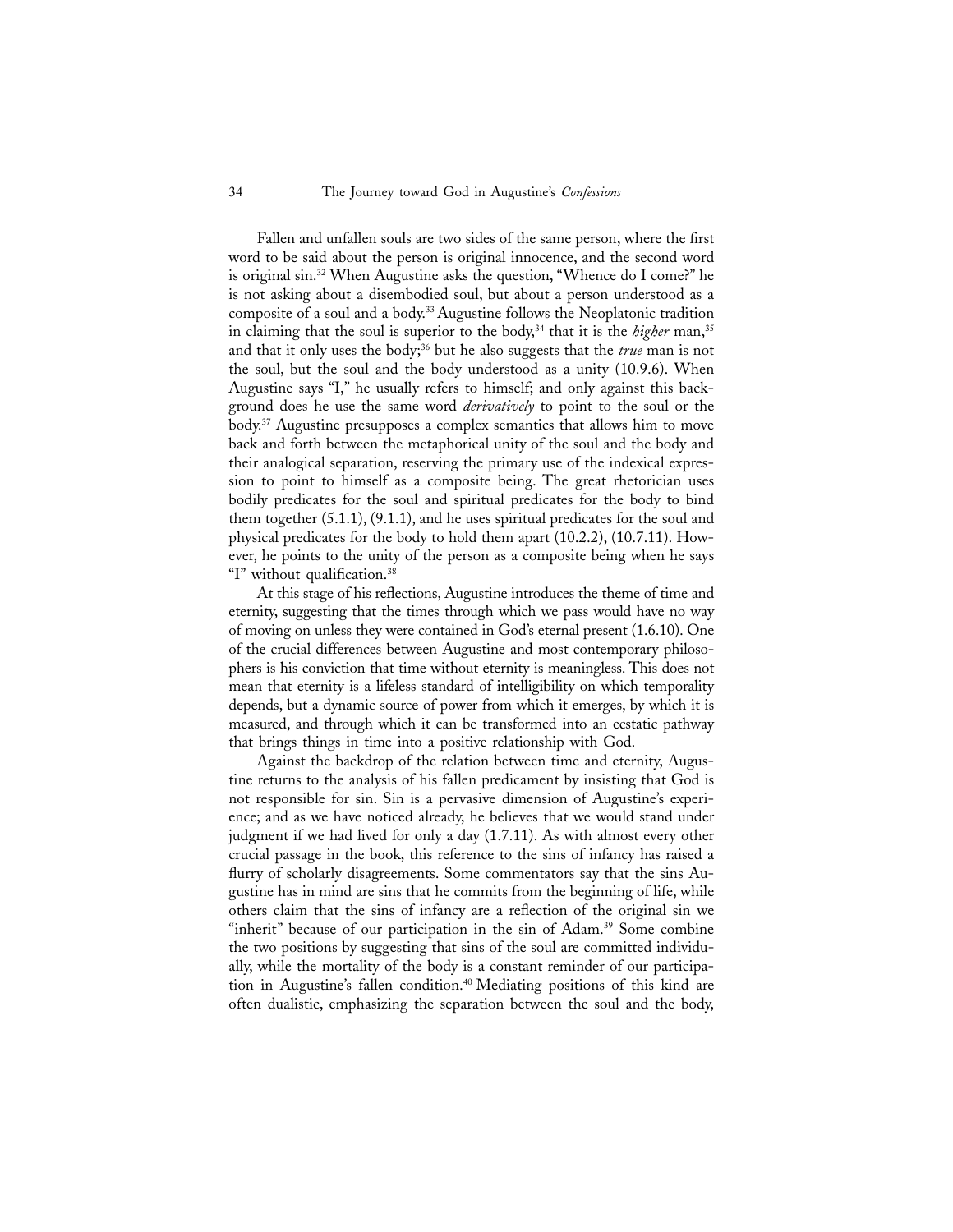and parceling out the responsibility for sin by tracing bodily mortality to Adam and spiritual degeneration to acts of our own.

My view about this issue occupies the middle ground between the soul and the body and is to be articulated from the ontological and the metaphysical "hyphen" that binds them together and holds them apart. On the one hand, the sins of infancy reflect the fact that both our souls and our bodies participate in the sin of Adam; on the other hand, the sins that we commit as embodied beings are distinctively our own, even though they presuppose Adam as the type of which we are tokens. Augustine's most profound response to the problem of sin parallels his response to the problem of innocence, where both sin and innocence are functions of our unity and separation from Adam.

Though Augustine claims that he does not remember his infancy, he says that every child serves as an illustration of his predicament: when infants cry for the breast, custom and common sense do not allow adults to rebuke them because they would not understand; but since parents discourage this kind of behavior as children grow older, it must be objectionable from the outset (1.7.11). Again, we find that sin is primarily a phenomenon of the will rather than a cognitive condition that can be dealt with at the level of theoretical understanding. This becomes clear when we notice that this passage is the first place where Augustine uses a distinctively cognitive word to reflect on the status of infancy. When he says that it would be useless for adults to chastise infants for their behavior because they would not *understand* what their elders mean, he places cognition in stark contrast with the volitional malady that characterizes him, even at the earliest stage of his development  $(1.7.11).$ 

Augustine develops this volitional theme by claiming that it is inappropriate for an infant to cry for what would have been harmful if someone had given it to him; says that he sins when he becomes indignant at those who do not indulge his "capricious desires"; blames him for trying to harm his nurses for not obeying him; and concludes that the innocence of the infant reflects the weakness of its body rather than the purity of its mind (1.7.11). His assessment of this issue is confirmed by the fact that the Latin *innocens* means, "causing no harm," which is not the case with the kind of behavior to which he calls our attention. This conclusion becomes virtually inescapable when Augustine sees an infant become livid as it watches another baby nursing at the breast, leading him to ask whether it is innocent for one infant to deny another access to the fountain of life, where the milk it has tasted flows freely for all (1.7.11).

We might quibble about whether an infant can be described as indignant, as trying to harm its nurses, or as livid when it observes another infant nursing in its place. Perhaps we should say that the infant behaves *as if* it were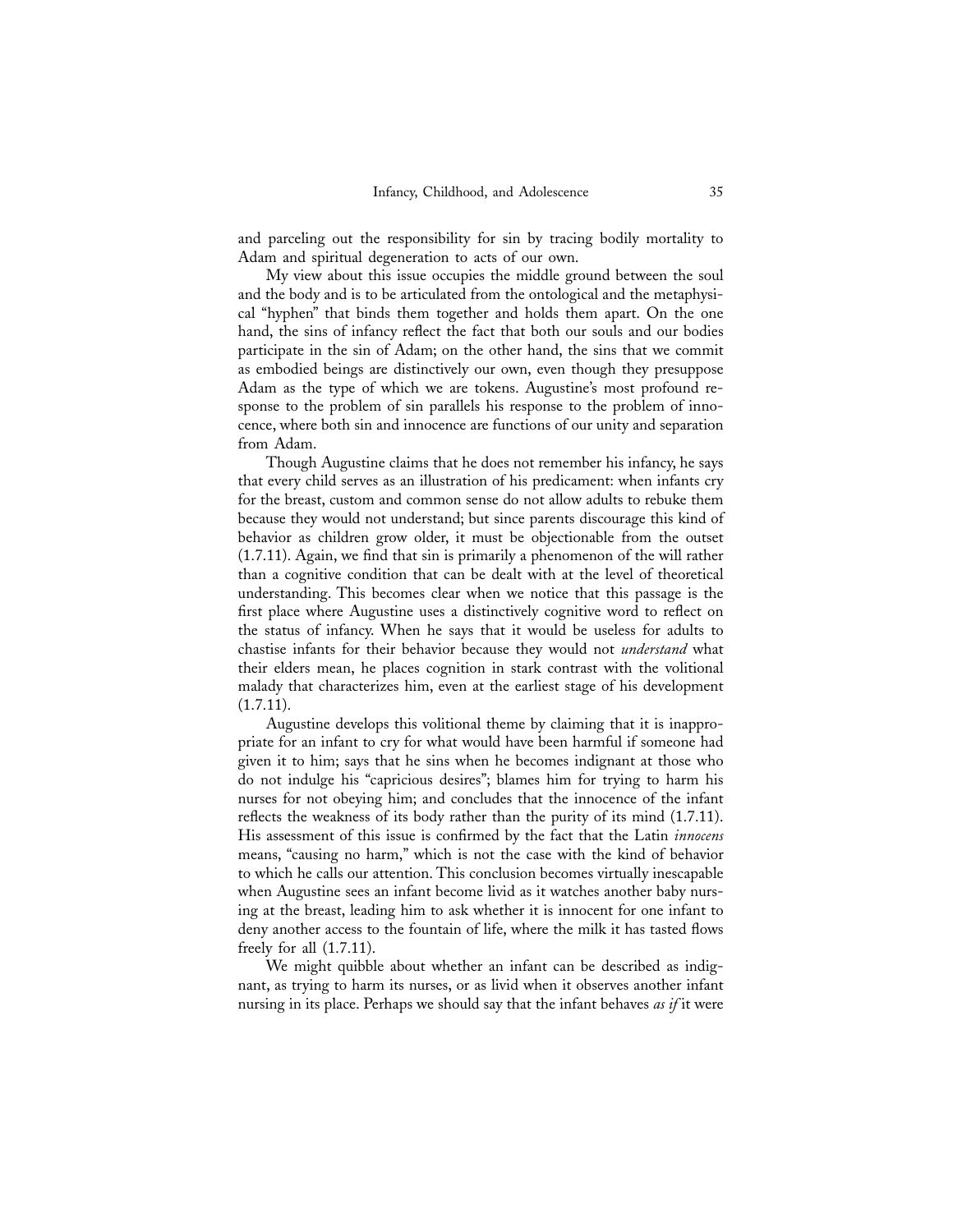indignant, *as if* it were trying to harm its nurses, and *as if* it were livid at the sight of the behavior of another baby. Recent research about these issues is inconclusive, though much of it suggests that Augustine is more accurate in describing the behavior of infants than our more tentative reformulation of his claims implies.<sup>41</sup> However, to focus on these problems in a scientific way misconstrues Augustine's intentions. He knows that original sin has as much to do with our mature choices as with a defect we inherit and express in the first twelve months of life. As Paul expresses the point in the *Epistle to the Romans*, "Just as through one man sin entered into the world, and death through sin, so death spread to all men, *because all sinned*."42 The will is the center of human existence;<sup>43</sup> and in every person who participates in the human predicament by standing alongside Adam, it is the source of a willful distortion of our positive condition.

The distinction between will and willfulness points to a contrast between finite power and infinite self-accentuation, expressions that are present even in the earliest stage of life. Two modes of human existence stand in radical opposition: one is positive and defines our finitude; the other is negative and generates our fallen predicament. Yet even though Augustine maintains that fallenness is a problem for which our participation in the sin of Adam is ultimately responsible, he insists that we ought to praise our creator for the gift of finitude. He reminds us that God not only gives life to the infant, but also gives it a body, "equipped with limbs, beautified with a shapely form, and for its complete good and protection, endowed with all the powers of a living being" (1.7.12). These remarks suggest that God expresses his perfection, not only by creating souls, but also by creating embodied beings that are good and in whom original innocence is prior to original sin.

Augustine is reluctant to dwell on his infancy because he must trust what others say about it and must depend on his own observation of other infants to have some grasp of it. Thus he confesses, "although such testimonies are most probable, this age I hesitate to join to this life of mine which I have lived in this world." Infancy "belongs to the dark regions of forgetfulness [and] is like that [period] which I lived in my mother's womb," where the hiddenness of infancy, like the hiddenness of sin, invites Augustine to ask, " 'If I was conceived in iniquity,' and if my mother nourished me within her womb in  $\sin \dots$ ,<sup>44</sup> where or when was your servant innocent?" (1.7.12)

Again, the deepest and the most sophisticated answer to this question is not that the soul preexists in an innocent state before it falls into the body, but that both the soul and the body have an innocent dimension in the "paradise" in which they have been created.<sup>45</sup> Yet in this shadowland which is the deepest substratum of human existence, created beings also participate in Adam's sin, embrace it by making choices of our own, and make the fateful transition from the unfallen spatiotemporal context in which we are created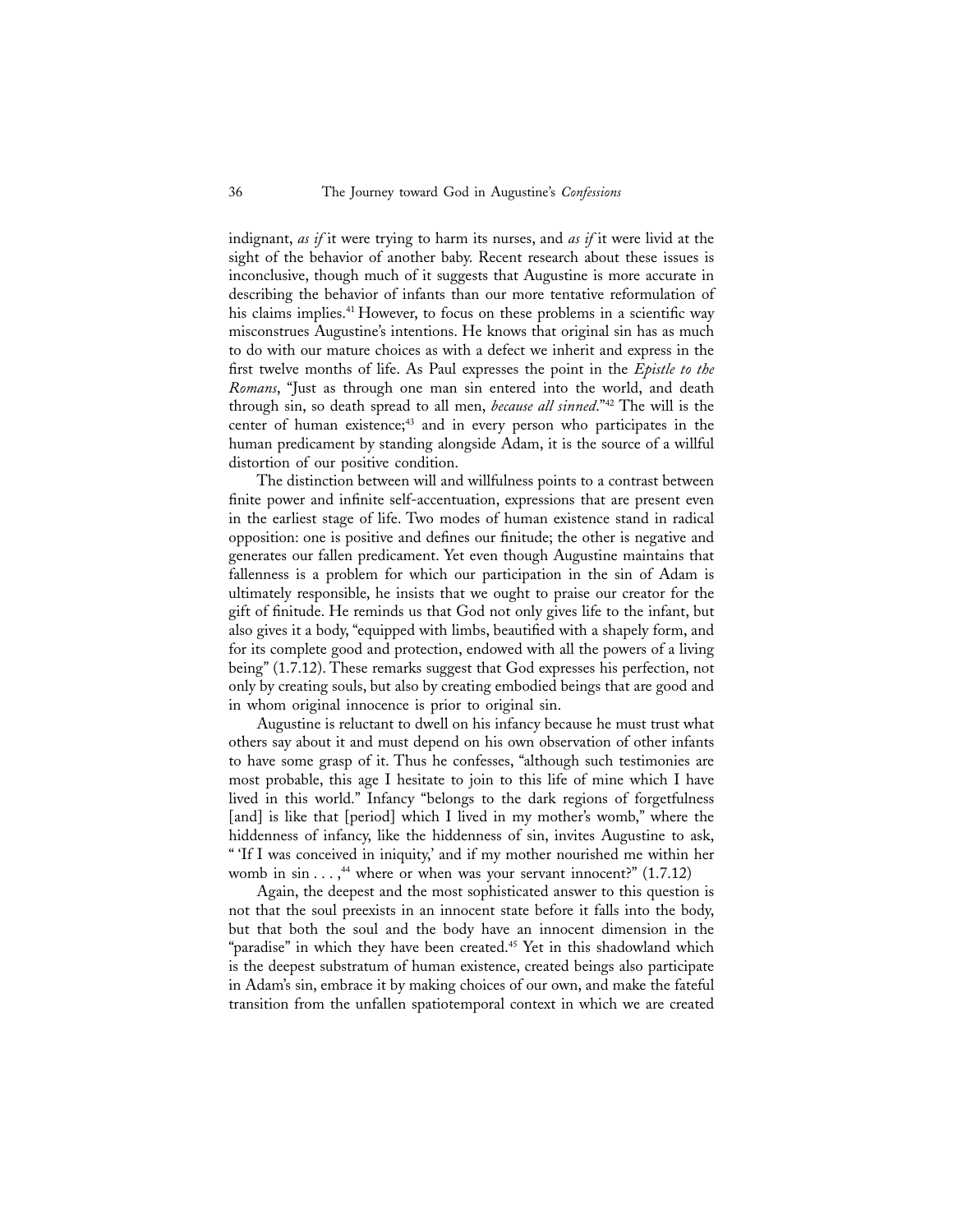to the fallen spatiotemporal matrix in which we are separated from God.<sup>46</sup> Because he understands this so clearly, Augustine recoils from the negative side of his origins, shudders when he looks at original sin, and moves beyond his infancy with the plaintive cry, "What matters that now to me of which I recall no trace?" (1.7.12)

## *LANGUAGE AND EDUCATION* (1.8.13–1.18.29)

Augustine is anxious to move away from the discussion of infancy to a region where his memory extends; and to make this transition he asks, "Did I not advance from infancy and come into boyhood? Or rather, did it not come upon me and succeed my infancy?" (1.8.13) His infancy does not go away, but is no longer present; and he is no longer an infant who cannot speak, but becomes "a chattering boy" (1.8.13). In the Roman world, the passage from infancy to childhood is marked by the transition from an incapacity to speak to verbal interaction; and Augustine follows this tradition by claiming that at the close of his infancy, he is learning signs to communicate his feelings to others. In the judgment of a rhetorician for whom language is so important, the transition from inarticulate gestures to spoken discourse is one of the most important moments in the life of every individual (1.8.13). Augustine's ultimate purpose is to understand the relation between God and the soul and the language appropriate to it; but he also suggests that learning to speak is a significant step in his temporal development, and the most important way of developing spatial and temporal interaction between himself and others.

Augustine emphasizes the role of language in his transition from infancy to childhood by describing how he learns to speak. His account of this process is a familiar part of the philosophical tradition and has become the standard picture of the way in which language is acquired.<sup>47</sup> Yet the picture Augustine sketches is much less simple and straightforward than familiar caricatures of his position suggest. For example, he not only uses language in a richly polymorphous way, but also gives an account of learning to speak that reflects the complexity of the figurative, performative, and intelligible uses of language in which he engages. The great rhetorician knows that referential uses of language arise within a context of dynamic social interaction; and he also understands that referring to something, to say nothing of pointing to matters of ultimate significance, is an achievement of considerable subtlety and linguistic complexity. Thus, it is important to discuss his account of the acquisition of language, not only as significant in its own right, but also as a way of laying the groundwork for his approach to the language of God and the soul.

In describing how he learns to speak, the first thing Augustine tells us is that he remembers himself as a babbling boy and that afterward, he reflects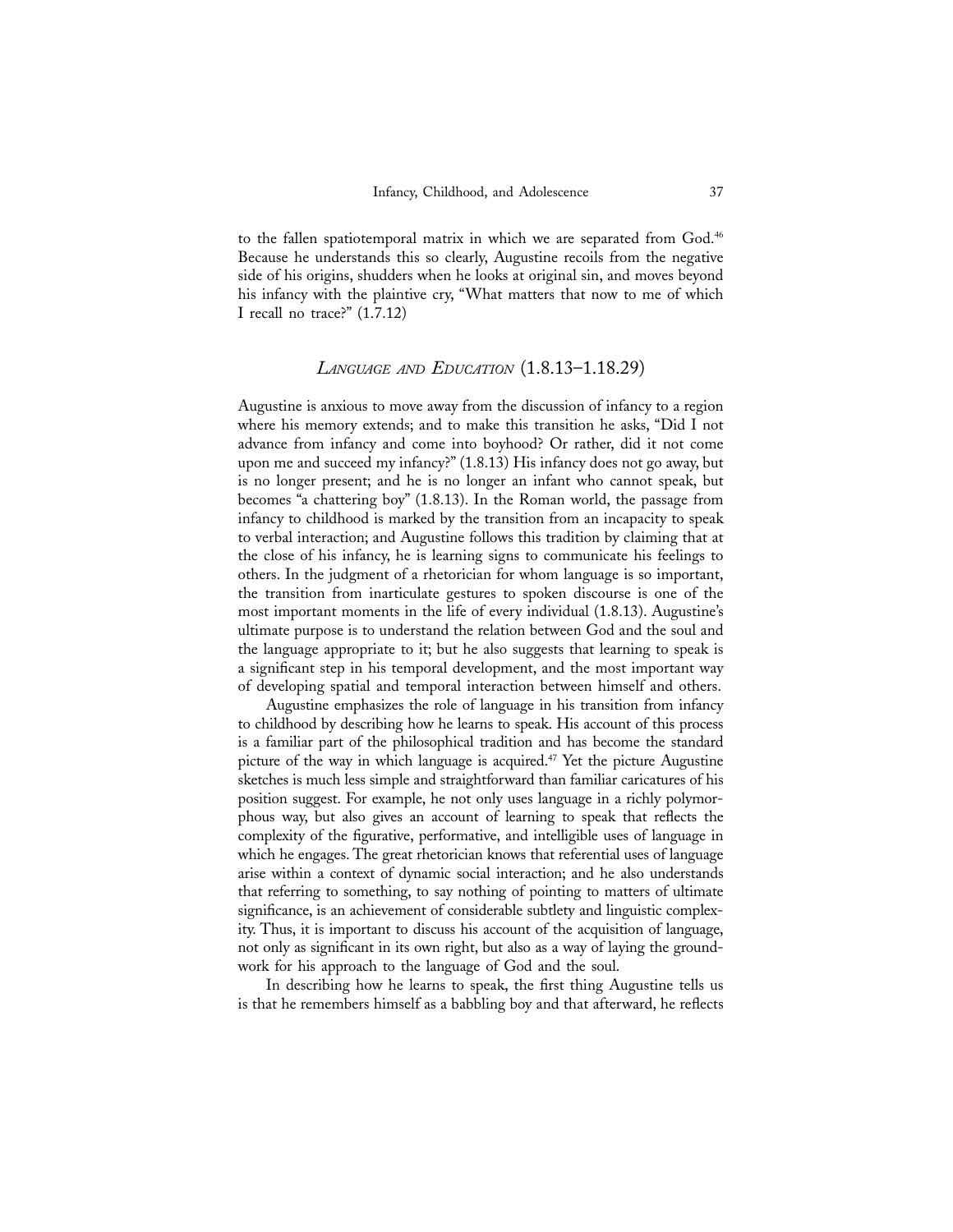on the process that makes learning a language possible (1.8.13). This suggests that memory is an essential element in what he has to say about the acquisition of language and implies that the stage about which he is giving a reflective account can scarcely be earlier than the second or third years of life. Augustine also claims that adults do not teach him how to speak as they teach him the alphabet when he is older, but that with the mind God has given him, he expresses his feelings spontaneously through cries, sounds, and bodily movements so he will be obeyed (1.8.13). Thus, volitional and theocentric rather than abstractly theoretical elements are at the center of the process of language acquisition he describes.

When the child is unable to express his or her wishes, those around the child sometimes name a certain thing and point to it, permitting the child to observe the object and to grasp the fact that it is called by that name. Yet in doing so, its parents and nurses use a "natural language, common to all nations," which expresses itself through changes of countenance, glances, gestures, and intonations, indicating a practical rather than a theoretical concern with "the affections of the mind in seeking, possessing, rejecting, and avoiding things" (1.8.13). *Little by little* Augustine begins to gather (*colligere*) that words he hears frequently, set in their proper places in sentences, are signs of things; and when his mouth becomes accustomed to the signs, he uses them to express his wishes. Thus, he understands referential terms as parts of a larger linguistic context, and on this basis, not only communicates what he wishes to say, but also plunges more deeply into the "the stormy fellowship of human life" (1.8.13).

This Augustinian picture of the acquisition of language has been the target of considerable philosophical criticism. Most of it derives from the fact that Wittgenstein ridicules a truncated version of it in the opening pages of the *Philosophical Investigations,* suggesting that Augustine's theory of linguistic development emphasizes the referential aspect of language illegitimately.<sup>48</sup> No one who is sensitive to Augustine's subtle uses of language, his careful account of how language is acquired, and his struggles to learn how to speak the language of God and the soul can fail to object to this inadequate understanding of his intentions.49 However, before we develop our criticisms, let us remember the central strands of Wittgenstein's influential indictment against him.

First, Wittgenstein claims that pointing to a thing and using a name to denote it leaves the meaning of the name linguistically underdetermined for a child who does not understand it already.50 For example, when we point to a bottle, how is the child to know whether we are pointing to its shape, its texture, the milk it contains, or the bottle itself? Ostensive definitions are inadequate as a way of learning the meaning of a word because they fail to allow a child who hears them for the first time to pick out the objects to which they point. Second, Wittgenstein claims that Augustine focuses only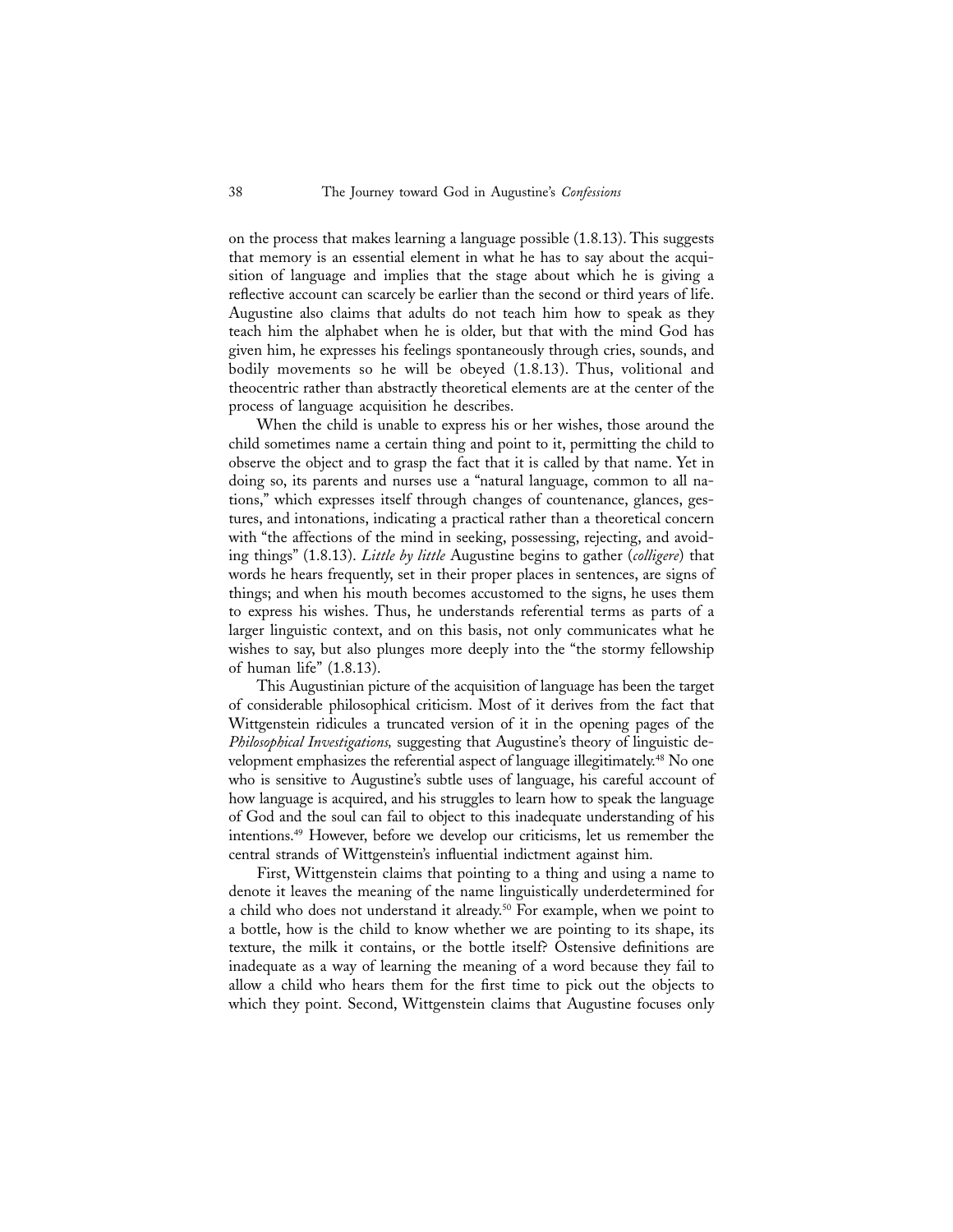on words as names and ignores other uses of language that are equally important in social contexts. These other linguistic activities include asking questions, giving orders, making promises, and assessing the value of a course of action from a normative point of view. Whatever else they involve, these ways of speaking do not bring us into a simple referential relation between language and the world. Finally, Wittgenstein suggests that the contrast between an inner realm of names and an outer region to which these names refer belies the complexity of our interaction with the world. Consciousness and the world do not stand over against one another in stark referential contrast, but interact as elements of a complex social process in which language has multiple uses. As a consequence, Wittgenstein claims that philosophers should focus on the manifold uses of language rather than restricting themselves to the relation between words and objects.<sup>51</sup>

Wittgenstein also implies that Augustine believes that he can think before he can speak.52 If this were so, it would mean that he possesses an inner language before he acquires the language he uses to communicate with others. Wittgenstein rejects this view by insisting that thought as inner speech presupposes a public context of communication and cannot occur until a person can engage in verbal interaction with others.<sup>53</sup> This view has become such a commonplace in contemporary philosophy that to question it seems like blasphemy. However, Augustine's account of how he learns to speak is closer to the truth than Wittgenstein's insistence that the ability to think is totally dependent on the capacity to speak within a social context.

Augustine not only focuses on what he wants to say, but on his spontaneous urge to communicate; and though he implies that he has something to convey, he does not claim that it is perfectly determinate and that he simply lacks the words to express himself. Instead, he tells us that whimperings, grunts, gestures, and the sounds at his disposal are not sufficient to allow him to make the transition from silent frustration to intelligible communication (1.8.13). At this stage of his life, there is a twilight zone of partial indeterminacy where Augustine dwells in virtual isolation because he is not yet able to express his needs.

What he has to say is not what he thinks clearly and distinctly, but something of which he has a vague apprehension without the capacity to make it more determinate either in thought or discourse. This is evident from the language he uses to describe his initial condition, ranging from willing, wishing, and grasping, on the one hand, to the affections of the mind and collecting things together on the other (1.7.11–1.8.13). These words point to an infant's struggle to communicate at a relatively primitive volitional level rather than to a fully developed cognitive condition that it cannot express because of physical limitations. In this respect, Augustine is closer to the author of the *Philosophical Investigations* than to the author of the *Tractatus*: